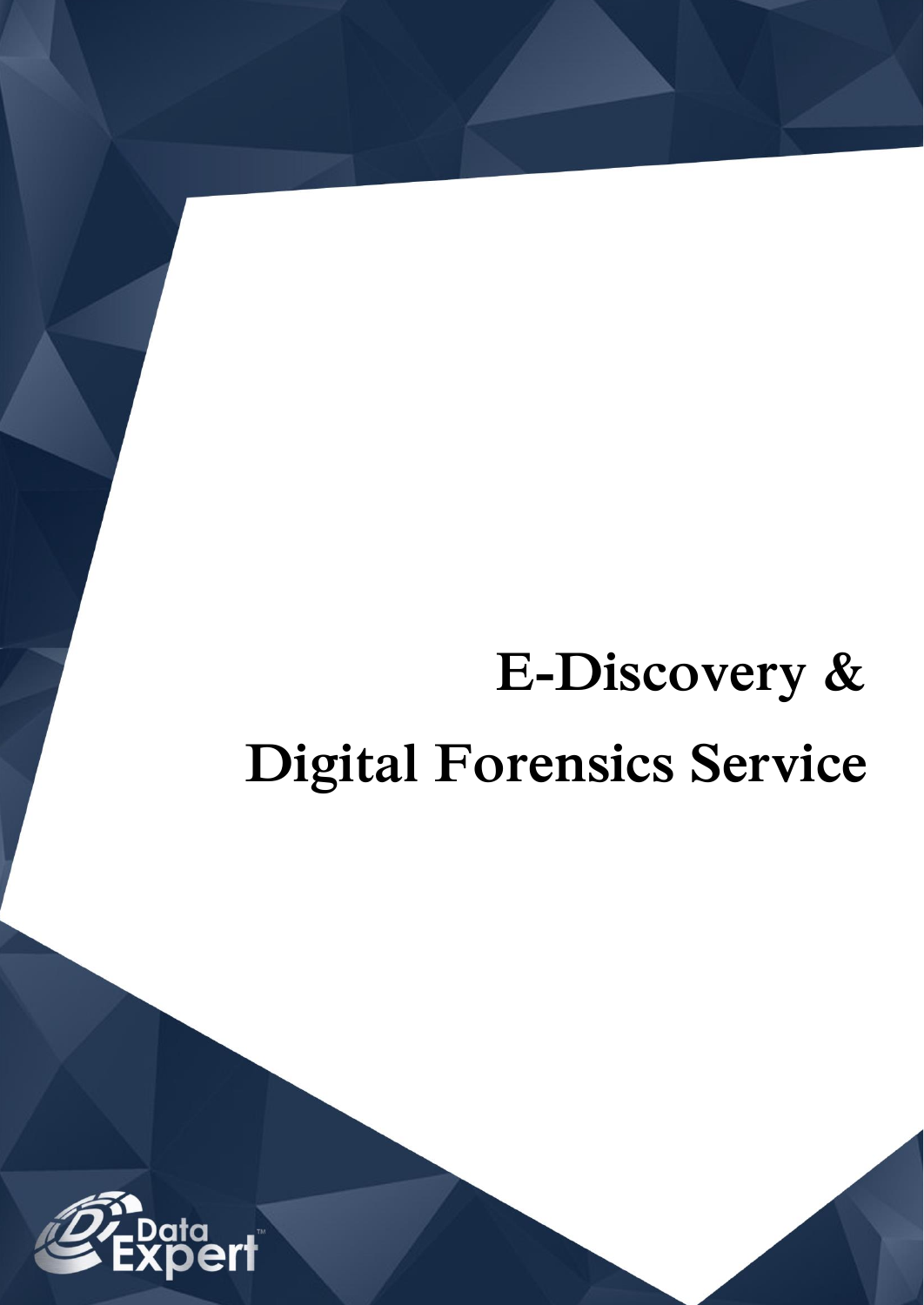

# **What is Digital Forensics?**

Digital forensics is the process of utilizing scientifically proven methods to assemble and process potential evidence data found on a digital device (such as computer, laptop, hard drive, mobile phone, memory card etc.), and interpret that data in order for possible use in court or other theatres of investigation.

The electronic evidence may assist in the prosecution of a criminal, help in the defense of an accused person, or be of intelligence to an individual who is seeking knowledge for either personal or professional reasons.

### **What can we do?**

- Document Authentication
- File Attribution Identification
- Email Investigation
- Deleted/Damaged/Encrypted Data Recovery
- Chats & Instant Messenger Analysis
- User Artifacts Analysis
- Timeline Analysis etc.

## **Service Applying:**

- Employees fraud, disloyal employees
- Investigation of personal computer
- Private investigation of cellular phone
- Inappropriate data duplication
- Intellectual property fraud
- Breach of contract
- Inappropriate internet  $&$  email usage

#### **Why you need forensics service?**

When corporate customers find a digital crime suspect or a potential criminal behavior based on digital device, but not sure if it is true, outsourcing a law firm straightaway or entering a formal lawsuit may arouse the suspicious, incur internal chaos, cause intelligence leakage, generate unnecessary costs or lead to other unexpected problems.

Under such occasions, many company managements have expressed their wishes to have a beforehand investigation and discovery before going into any formal procedure or handing it to any legal party, after they detect a potential crime.

However, it is not easy, if not impossible, for them to carry that out internally. As electronic data can be highly volatile, not every organization has relevant talents or tools to well protect the chain-of custody.

To solve this problem, DataExpert provides flexible digital forensic services to help clients find out and properly document electronic evidence for their future action of potential lawsuit.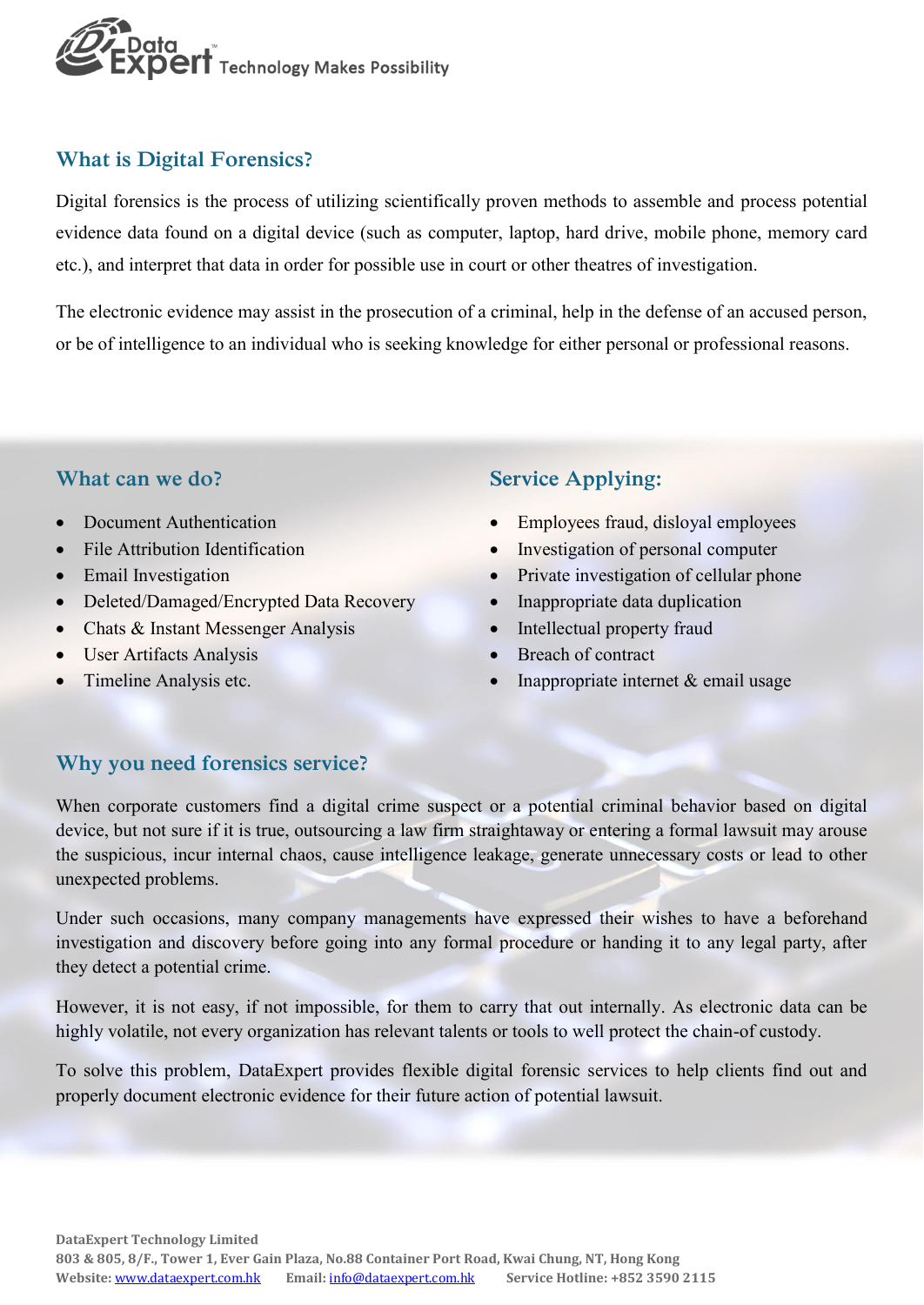

## **We offer:**

- Digital forensics consulting service
- Appropriate response
- Integrated investigation plan
- Well managed delivery and collection
- Professional acquisition and data analysis
- Investigation report and findings
- Expert witness in court
- Other customized expertise services

## **Working Procedures:**



# **DataExpert Qualifications:**

- Computer forensics consultant, member of High Technology Crime Investigation Associate (HTCIA)
- International Association of Computer Investigative Specialists (IACIS) certified computer forensics examiner
- $15+$  year digital investigation experience on criminal  $\&$  economic cases
- ISO27001 Certified Company (Certificate No.: IS 642998)

\* Project details are subject to change depending on case.